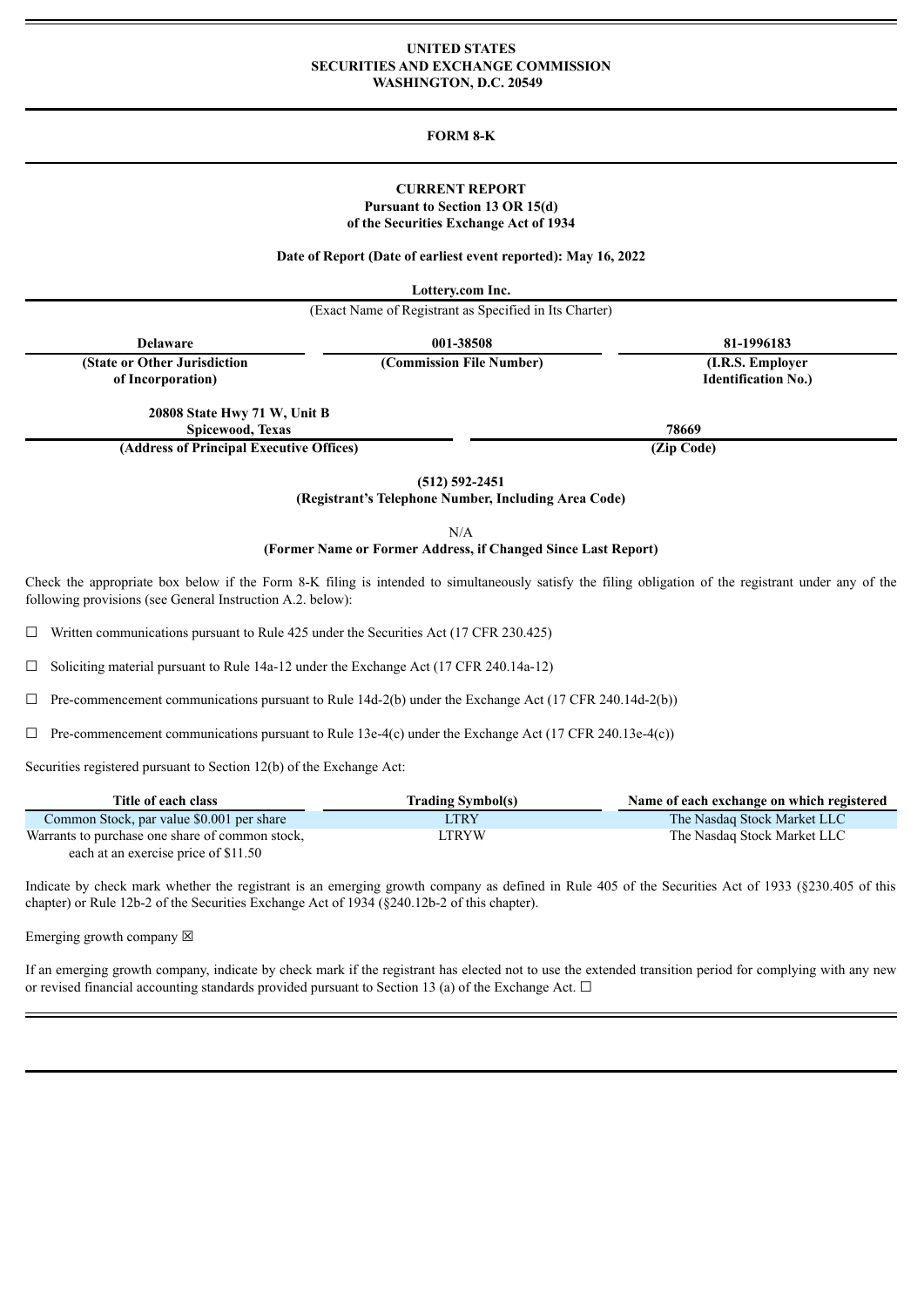## **Item 2.02 Results of Operations and Financial Condition.**

On May 16, 2022, Lottery.com Inc. (the "Company") issued a press release announcing its financial results for the first quarter ended March 31, 2022. A copy of the press release is furnished as Exhibit 99.1 hereto and is incorporated herein by reference.

The information furnished herewith pursuant to Item 2.02 of this Current Report, including Exhibit 99.1, shall not be deemed to be "filed" for the purposes of Section 18 of the Securities Exchange Act of 1934, as amended (the "Exchange Act"), or otherwise subject to the liabilities of that section. The information in this Current Report shall not be incorporated by reference into any filing under the Securities Act of 1933, as amended, or the Exchange Act, whether made before or after the date of this Current Report, regardless of any general incorporation language in the filing.

#### **Item 9.01. Financial Statements and Exhibits.**

## (d) Exhibits

The following exhibit is furnished herewith:

| <b>Exhibit No.</b> Description |                                                                             |
|--------------------------------|-----------------------------------------------------------------------------|
|                                |                                                                             |
| 99.1                           | Press Release dated May 16, 2022.                                           |
| 104                            | Cover Page Interactive Data File - Embedded within the inline XBRL document |
|                                |                                                                             |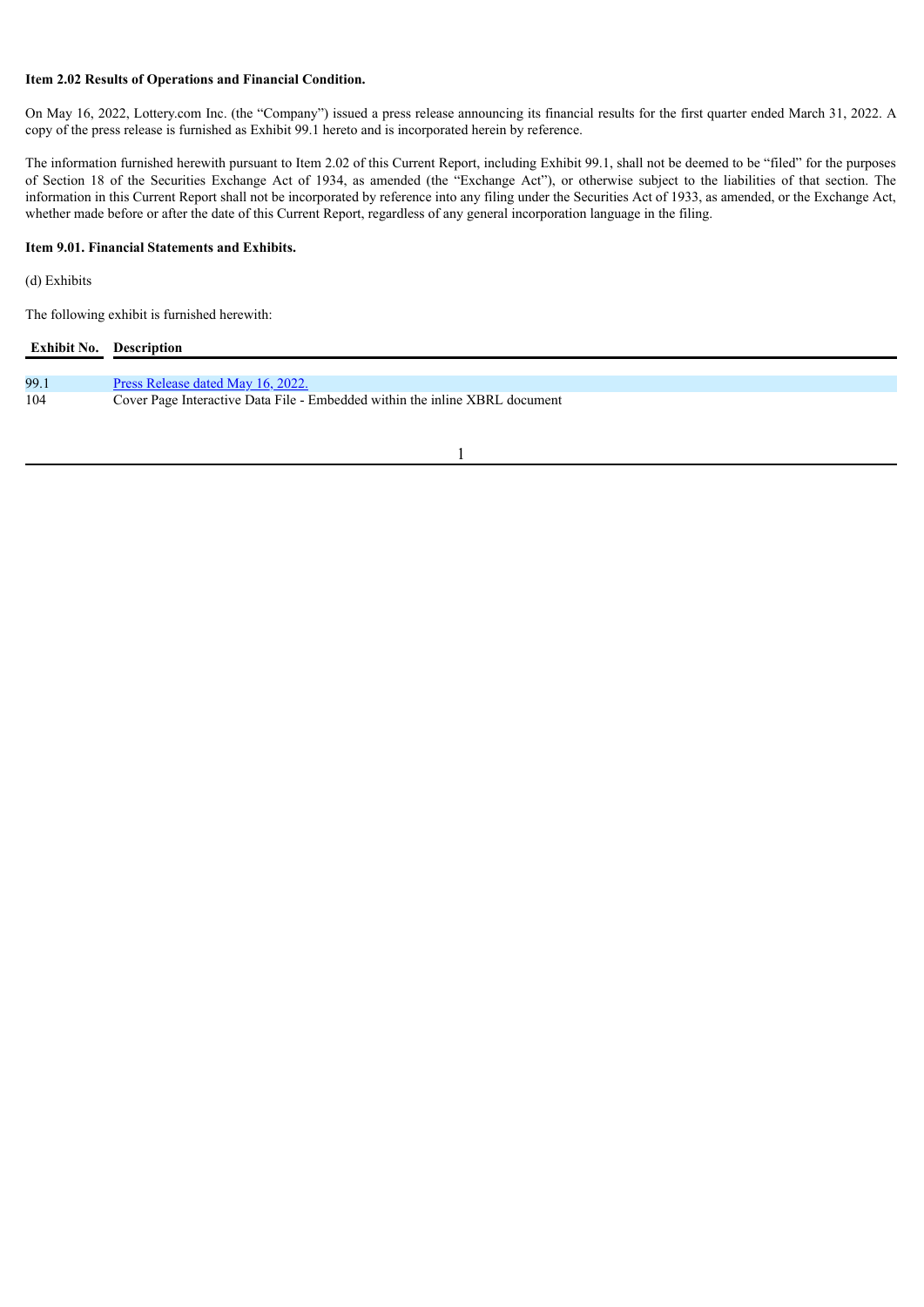## **SIGNATURES**

Pursuant to the requirements of the Securities Exchange Act of 1934, the registrant has duly caused this report to be signed on its behalf by the undersigned hereunto duly authorized.

Lottery.com Inc.

By: /s/ Kathryn Lever

Name: Kathryn Lever Title: Chief Operating Officer and Chief Legal Officer

Date: May 16, 2022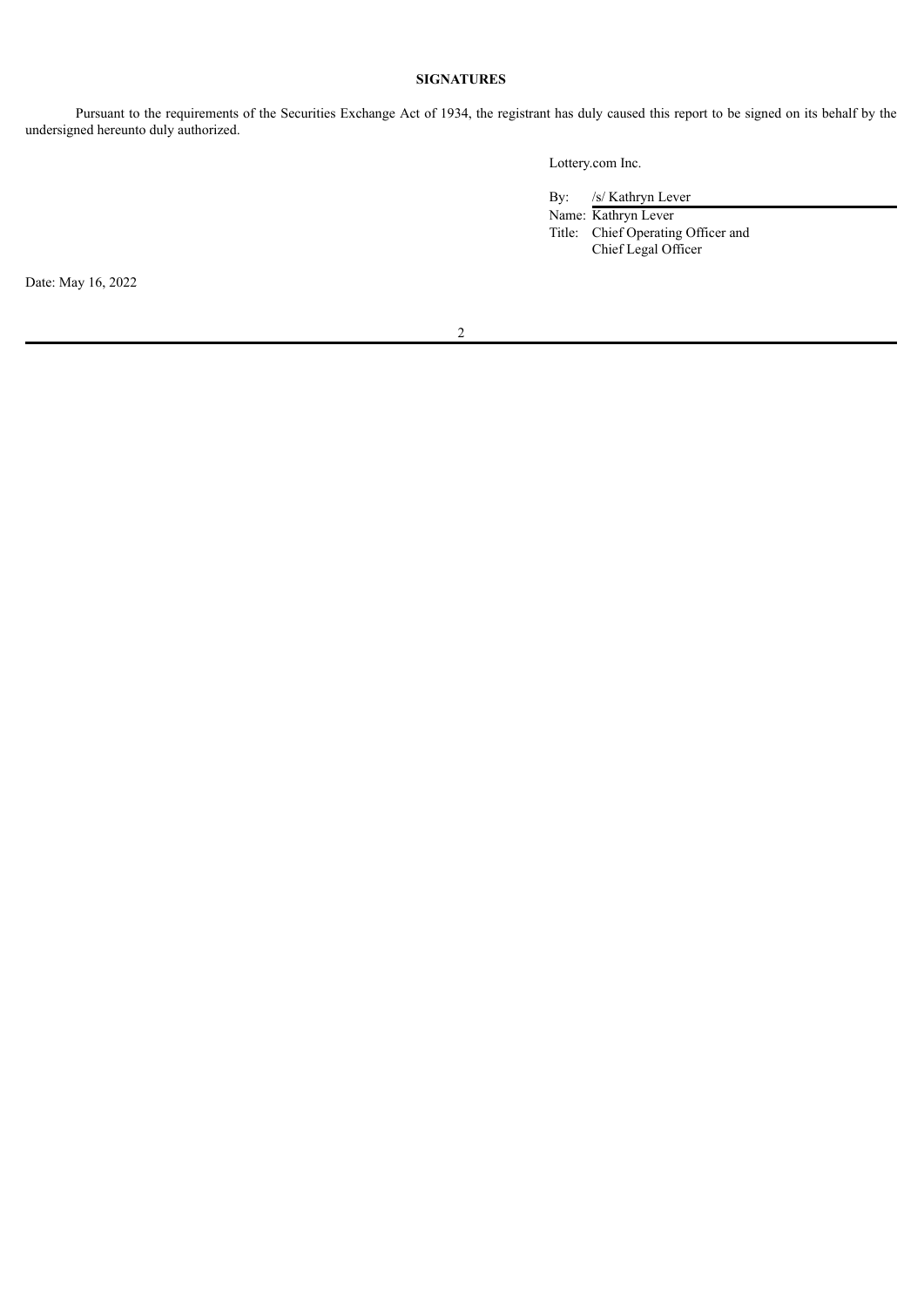#### **Lottery.com Announces Strong First Quarter Results**

*First quarter 2022 revenue of \$21.2 million, up \$15.7 million from the prior-year period*

*First quarter 2022 gross profit of \$18.0 million, up \$15.5 million from the prior-year period*

*First quarter 2022 net loss of \$15.8 million, Adjusted EBITDA of \$7.7 million 1*

<span id="page-3-0"></span>AUSTIN, Texas, May 16, 2022 -- (GLOBE NEWSWIRE) -- Lottery.com Inc. (Nasdaq: LTRY, LTRYW) ("Lottery.com" or the "Company"), a leading technology company that is transforming how, where and when the lottery is played, reported financial results for the first quarter ended March 31, 2022.

Tony DiMatteo, Lottery.com Co-Founder and CEO, commented, "I'm pleased with our first quarter results and the team's continued focus on our core business and generating strong Adjusted EBITDA. Once again, LotteryLink has demonstrated its ability to contribute to our top and bottom line growth and expand our user base with limited advertising spend. In our B2C business, our focus on market testing and securing permission to advertise on large digital media platforms has solidified our foundation to launch accretive user acquisition campaigns over the balance of the year."

Mr. DiMatteo continued, "So far in the second quarter, our B2C campaigns have been positive with solid increases in app downloads versus the prior year period while achieving relatively low customer acquisition costs. LotteryLink's promotional programs have generated new users and created interest from additional national consumer brands looking to utilize LotteryLink for their marketing campaigns. Additionally, we have launched Phase 1 of Project Nexus. We believe that these positive developments, combined with our strong balance sheet, position us well for future growth."

#### **First Quarter 2022 Financial Highlights**

| Q1 2022 Financial Highlights |  | <b>Three Months Ended</b><br>March 31, |              |            |      |        |
|------------------------------|--|----------------------------------------|--------------|------------|------|--------|
|                              |  | 2022                                   |              | 2021       |      | Change |
| (in millions)                |  |                                        |              |            |      |        |
| Revenues                     |  | 21.2                                   | <sup>S</sup> | 5.5 S      |      | 15.7   |
| Gross profit                 |  | 18.0                                   | S            | 2.5        |      | 15.5   |
| <b>Net Loss</b>              |  | $(15.8)$ \$                            |              | $(5.5)$ \$ |      | (10.3) |
| Adjusted EBITDA              |  | 7.7                                    | S            | (2.6)      | - \$ | 10.3   |
| Cash                         |  | 50.8                                   | <sup>S</sup> | 18.3       |      | 32.5   |
| Debt                         |  | 3.5                                    |              | 41.5       |      | (38.0) |

1 - Adjusted EBITDA is a financial measure that is not calculated in accordance with Generally Accepted Accounting Principles in the United States ("GAAP"). See "Non-GAAP Financial Measures" below for a discussion of the definition of Adjusted EBITDA and "Reconciliation of Non-GAAP Financial Measures" for a reconciliation of this measure to net loss.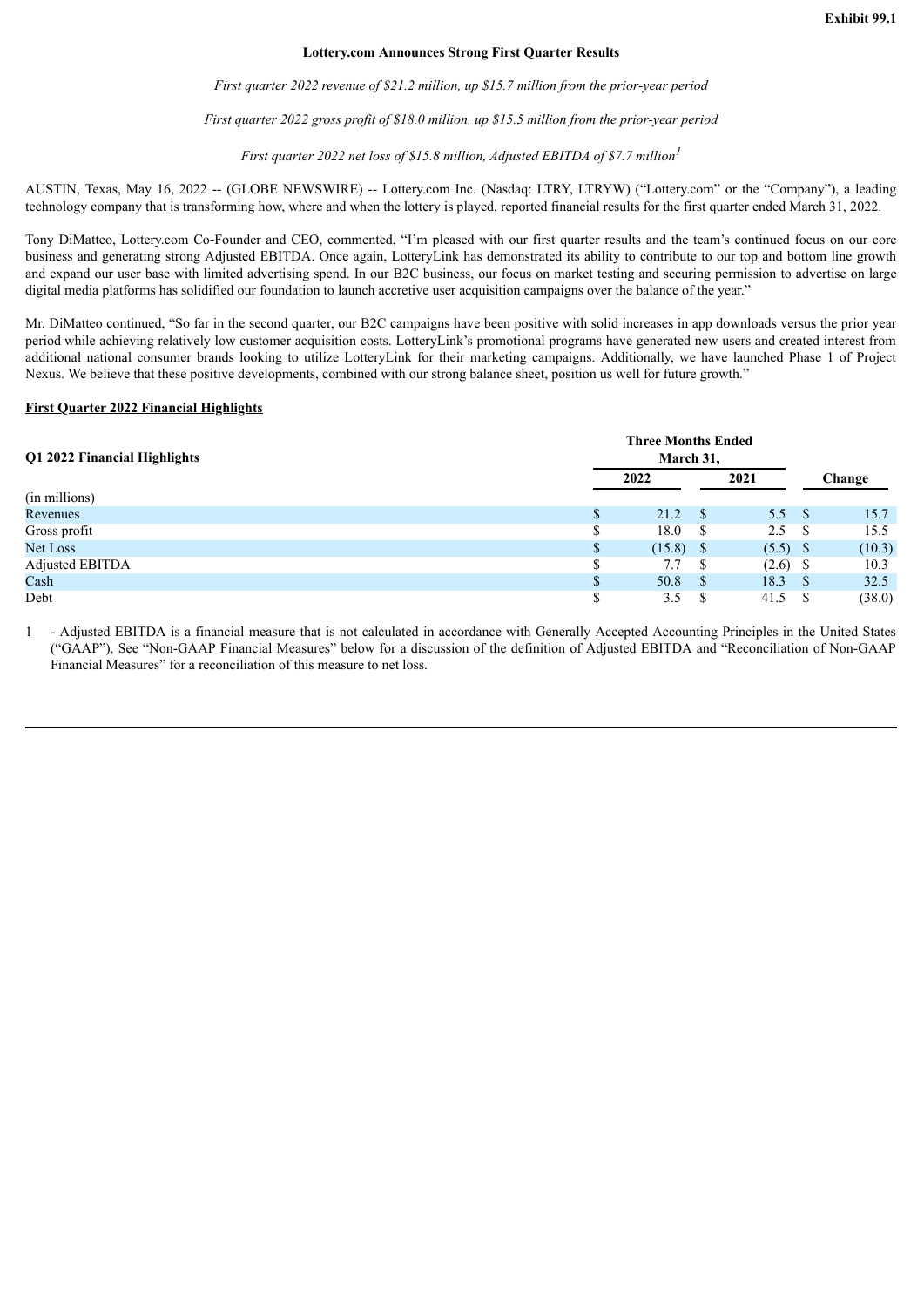**First quarter 2022 revenue** was \$21.2 million, an increase of \$15.7 million, or 287%, from the first quarter of 2021. The growth was primarily driven by the sale of LotteryLink credits to a LotteryLink affiliate, primarily to acquire pre-paid promotional rewards that may be issued by such affiliate to consumers for their purchase of lottery games and services from Lottery.com upon activation of an account.

**First quarter 2022 gross profit** was \$18.0 million, an increase of \$15.5 million from the first quarter of 2021. The increase was primarily driven by the sale of LotteryLink credits to the above referenced LotteryLink affiliate. As a result of the delayed launch of such affiliate's promotional program, most of the pre-paid promotional rewards expired without being issued to consumers. As a result, the Company did not incur costs associated with redemption of most of such LotteryLink credits.

**First quarter 2022 net loss** was \$15.8 million compared to a net loss of \$5.5 million in the first quarter of 2021. The increase was primarily driven by the incurrence of \$22.2 million of non-cash stock compensation expense and other increased personnel costs, which were offset by the strong gross profit described above.

**First quarter 2022 Adjusted EBITDA** was \$7.7 million, an increase of \$10.3 million from the first quarter of 2021. The increase was driven by the strong gross profit described above, partially offset by increased public company expenses and higher expenses associated with the execution of growth initiatives.

**Cash** as of March 31, 2022, was \$50.8 million, an increase of \$32.5 million from March 31, 2021, driven primarily by proceeds from the business combination with Trident Acquisition Corp. in October 2021, and strong operating results, partially offset by an increase in working capital.

**Debt** as of March 31, 2022, was \$3.5 million, a decrease of \$38.0 million from March 31, 2021, driven primarily by the conversion of the Company's convertible debt into equity, in conjunction with the business combination.

### **Update on Key Initiatives**

- **B2C User Growth**
	- Expanded B2C marketing campaigns have launched in Q2 2022 and resulted in solid increases in app downloads versus the prior year period
	- Achieved customer acquisition costs in-line with expectations to date in Q2 2022
- **LotteryLink and B2B**
	- Added new LotteryLink affiliates since the beginning of the year, including the conversion of data service customers
	- Continued to develop pipeline of new LotteryLink master affiliates and their sub-affiliates, including national consumer brands
- **Project Nexus**
	- Launched Phase 1 in Q2 2022, which is expected to improve scalability, security and ability to implement product improvements
- **New Markets**
	- Remain on track for approval to enter into five new domestic jurisdictions by the end of 2022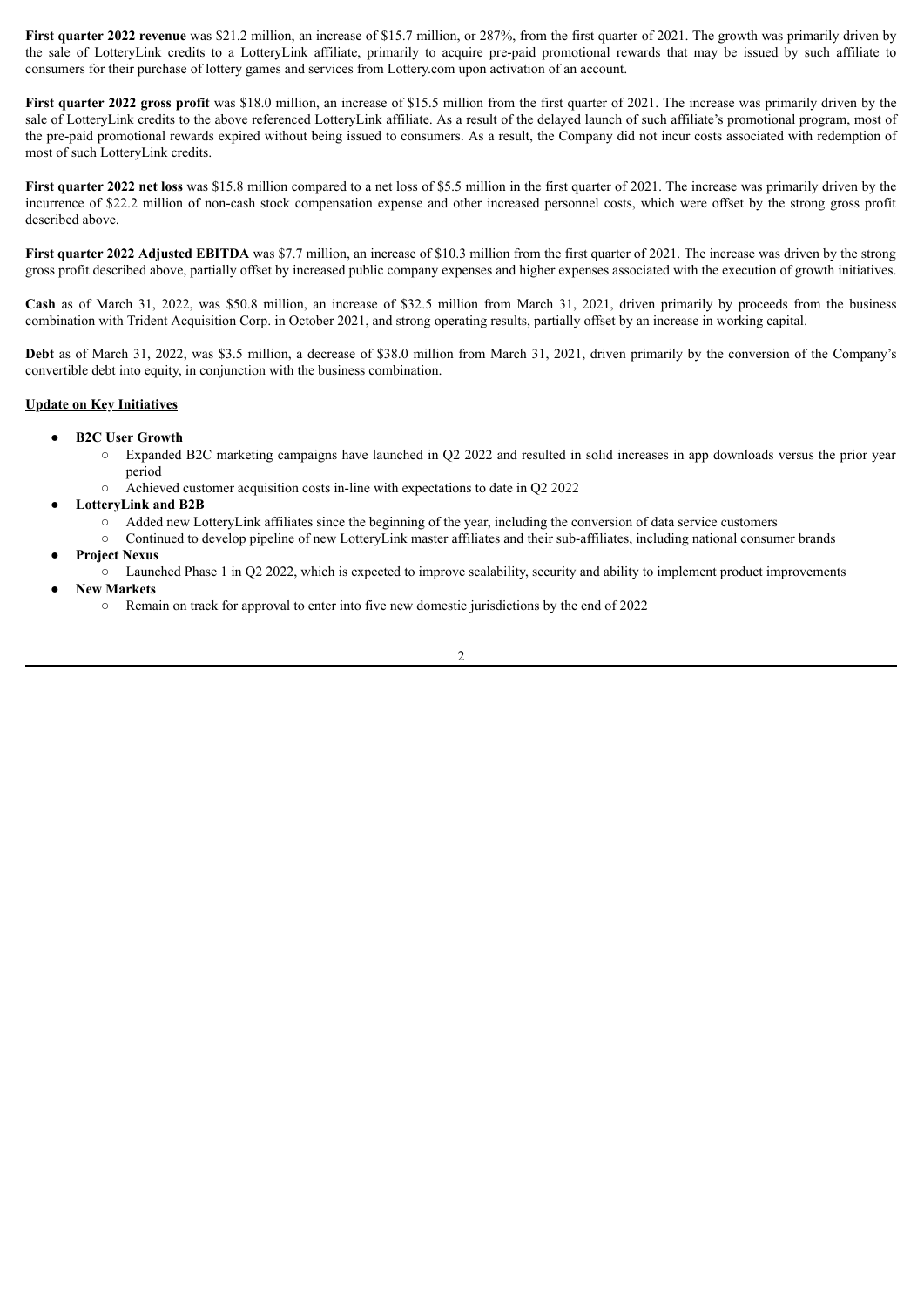### **Upcoming Conference Participation**

Representatives from the Company plan to attend the following upcoming investor conferences:

- B Riley FBR 22nd Annual Institutional Investor Conference on May 26, 2022, in Beverly Hills, CA
- Cowen's 50th Annual Technology, Media & Telecom Conference on June 1, 2022, in New York City

# **Conference Call**

This morning at 8:30 AM ET, the Company will host a conference call to discuss its first quarter 2022 results. A live webcast of the conference call will be available on the Investor Relations section of the Lottery.com website at https://ir.lottery.com. For those who cannot listen to the live webcast, a replay of the conference call will be available on the Lottery.com Investor Relations website.

To join by telephone, please dial 877-313-2495 or 929-517-0906 if calling from outside the U.S. The conference code is 9189693. Please dial in a minimum of 15 minutes prior to the start time to ensure a timely connection to the call. An operator will register your name and organization.

## **About Lottery.com**

Lottery.com is a leading technology company that is transforming how, where and when lottery is played. Its engaging mobile and online platforms enable players located in the United States and internationally to remotely purchase legally sanctioned lottery games. Fans and subscribers look to Lottery.com for compelling, real-time results on more than 800 lottery games from more than 40 countries. Additionally, commercial partners and affiliates can utilize LotteryLink to provide Lottery.com products to their customers. Through WinTogether.org, Lottery.com is fundamentally changing how non-profit donors are incentivized to action by gamifying charitable giving. In all that it does, Lottery.com's mission remains the same: an uncompromising passion to innovate, grow a new demographic of enthusiasts, deliver responsible and trusted solutions, and promote community and philanthropic initiatives. For more information, visit http://www.lottery.com.

### **Non-GAAP Financial Measures**

This press release includes EBITDA and Adjusted EBITDA, which are non-GAAP performance measures that we use to supplement our results presented in accordance with U.S. GAAP. We believe EBITDA and Adjusted EBITDA are useful in evaluating our operating performance, similar to measures reported by our peers, and regularly used by analysts, investors and other interested parties in analyzing operating performance and prospects. EBITDA and Adjusted EBITDA are not intended to be substitutes for any U.S. GAAP financial measure and, as calculated, may not be comparable to other similarly titled measures of performance of other companies in other industries or within the same industry.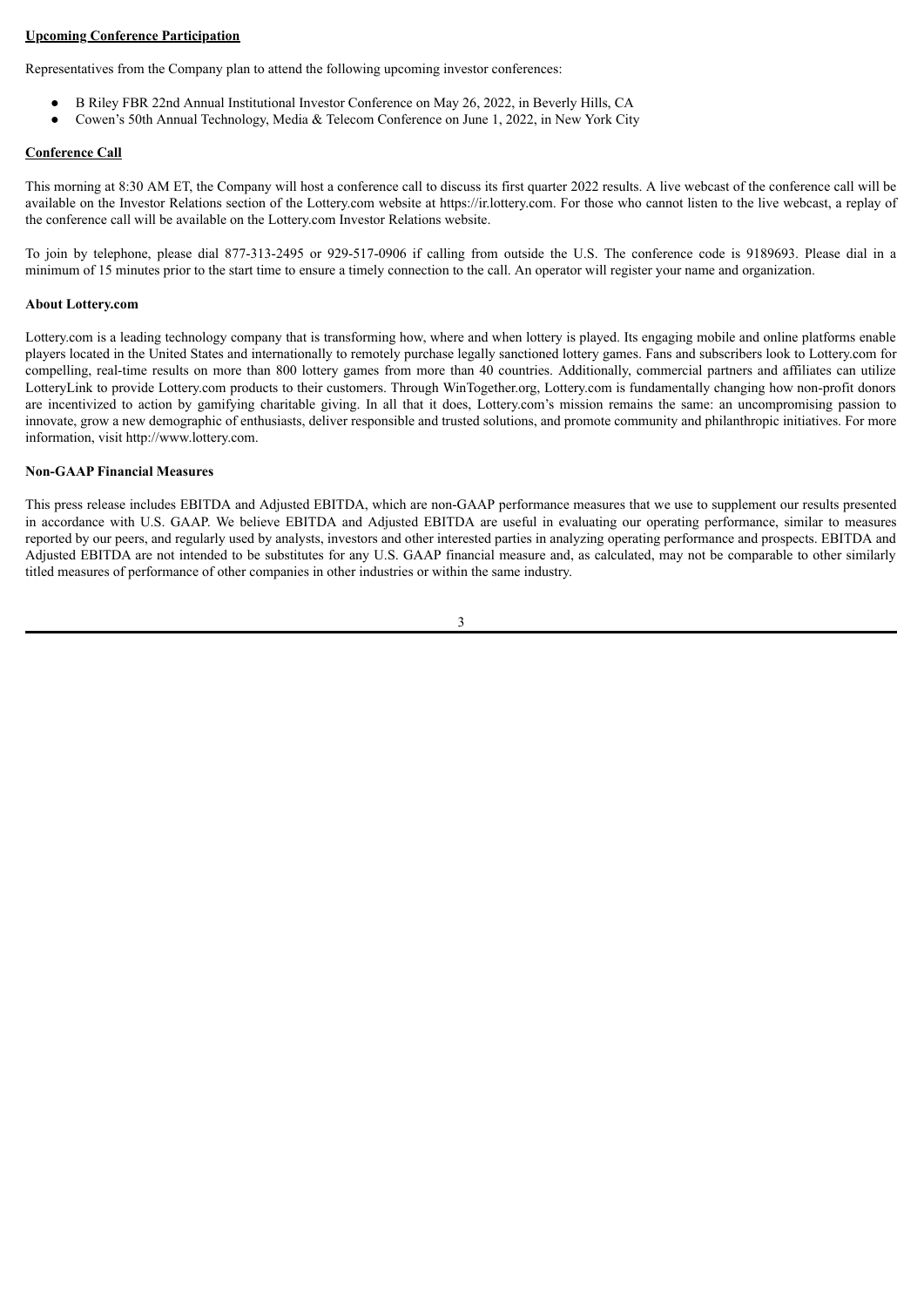We define and calculate EBITDA as net income or loss before the impact of interest income or expense, income tax expense or benefit, depreciation and amortization, and Adjusted EBITDA as EBITDA, as further adjusted for stock-based compensation and certain other non-recurring, non-cash or non-core items.

We include these non-GAAP financial measures because they are used by management to evaluate our core operating performance and trends and to make strategic decisions regarding the allocation of capital and new investments. The financial statement tables that accompany this press release include a reconciliation of EBITDA and Adjusted EBITDA to their most comparable U.S. GAAP financial measures.

#### **Forward Looking Statements**

This press release contains statements that constitute "forward-looking statements" within the meaning of Section 27A of the Securities Act of 1933, as amended (the "Securities Act"), and Section 21E of the Securities Exchange Act of 1934, as amended (the "Exchange Act"). All statements, other than statements of present or historical fact included in this press release, regarding Lottery.com's strategy, future operations, prospects, plans and objectives of management, are forward-looking statements. When used in this press release, the words "could," "should," "will," "may," "believe," "anticipate," "intend," "estimate," "expect," "project," "initiatives," "continue," the negative of such terms and other similar expressions are intended to identify forward-looking statements, although not all forward-looking statements contain such identifying words. These forward-looking statements are based on management's current expectations and assumptions about future events and are based on currently available information as to the outcome and timing of future events. The forward-looking statements speak only as of the date of this press release or as of the date they are made. Except as otherwise required by applicable law, Lottery.com disclaims any duty to update any forward-looking statements, all of which are expressly qualified by the statements in this section, to reflect events or circumstances after the date of this press release. Lottery.com cautions you that these forward-looking statements are subject to numerous risks and uncertainties, most of which are difficult to predict and many of which are beyond the control of Lottery.com. In addition, Lottery.com cautions you that the forward-looking statements contained in this press release are subject to the following risks and uncertainties: our inability to compete with other forms of entertainment for consumers' discretionary time and income; economic downturns, inflation, geopolitical and political and market conditions beyond our control; negative events or media coverage relating to the lottery, lottery games or online gaming or betting; our inability to attract and retain users, including as a result of failing to appear in Internet search engine results; our continued ability to use domain names to promote and increase the value of our brand; adverse impacts relating to the spread of, and governmental responses taken with respect to, health epidemics such as the COVID-19; scrutiny by stakeholders with respect to responsible gaming and ethical conduct; our ability to achieve profitability and growth in the newlydeveloped market for online lottery games; our inability to profitably expand into new markets or capitalize on new gaming and lottery industry trends and changes, such as by developing successful new product offerings; the effectiveness of our marketing efforts in developing and maintaining our brand and reputation; failure to offer high-quality user support; adverse impacts to user relationships resulting from disruptions to our information technology; the vulnerability of our information systems to cyberattacks and disruptions caused with respect thereto, including an inability to securely maintain personal and other proprietary user information; our inability to adapt to changes or updates in the Internet, mobile or personal devices, or new technology platforms or network infrastructures; the exposure of our online infrastructure to risks relating to new and untested distributed ledger technology; our inability to comply with complex, ever-changing and multi-jurisdictional regulatory regimes and other legal requirements applicable to the gaming and lottery industries; geopolitical shifts and changes in applicable laws or regulations or the manner in which they are interpreted; our inability to successfully expand geographically and acquire and integrate new operations; our dependence on third-party service providers to timely perform services or software component products for our gaming platforms, product offerings and the processing of user payments and withdrawals; our inability to maintain successful relationships and/or agreements with lottery organizations and other third-party marketing or service provider affiliates; failure of third-party service providers to protect, enforce, or defend intellectual property rights required to fulfill contractual obligations required for the operation of our business; the effectiveness of our transition and compliance with the regulatory and other requirements of being a public company; operational risks including those arising from factors impacting the international supply chain; limited liquidity and trading of our securities; and those additional risks and uncertainties discussed under the heading "Risk Factors" in the Form 10-K filed by Lottery.com with the SEC on April 1, 2022, and the other documents filed, or to be filed, by Lottery.com with the SEC. Should one or more of the risks or uncertainties described in this press release materialize or should underlying assumptions prove incorrect, actual results and plans could differ materially from those expressed in any forward-looking statements. Additional information concerning these and other factors that may impact the operations and projections discussed herein can be found in the reports that Lottery.com has filed and will file from time to time with the SEC. These SEC filings are available publicly on the SEC's website at www.sec.gov.

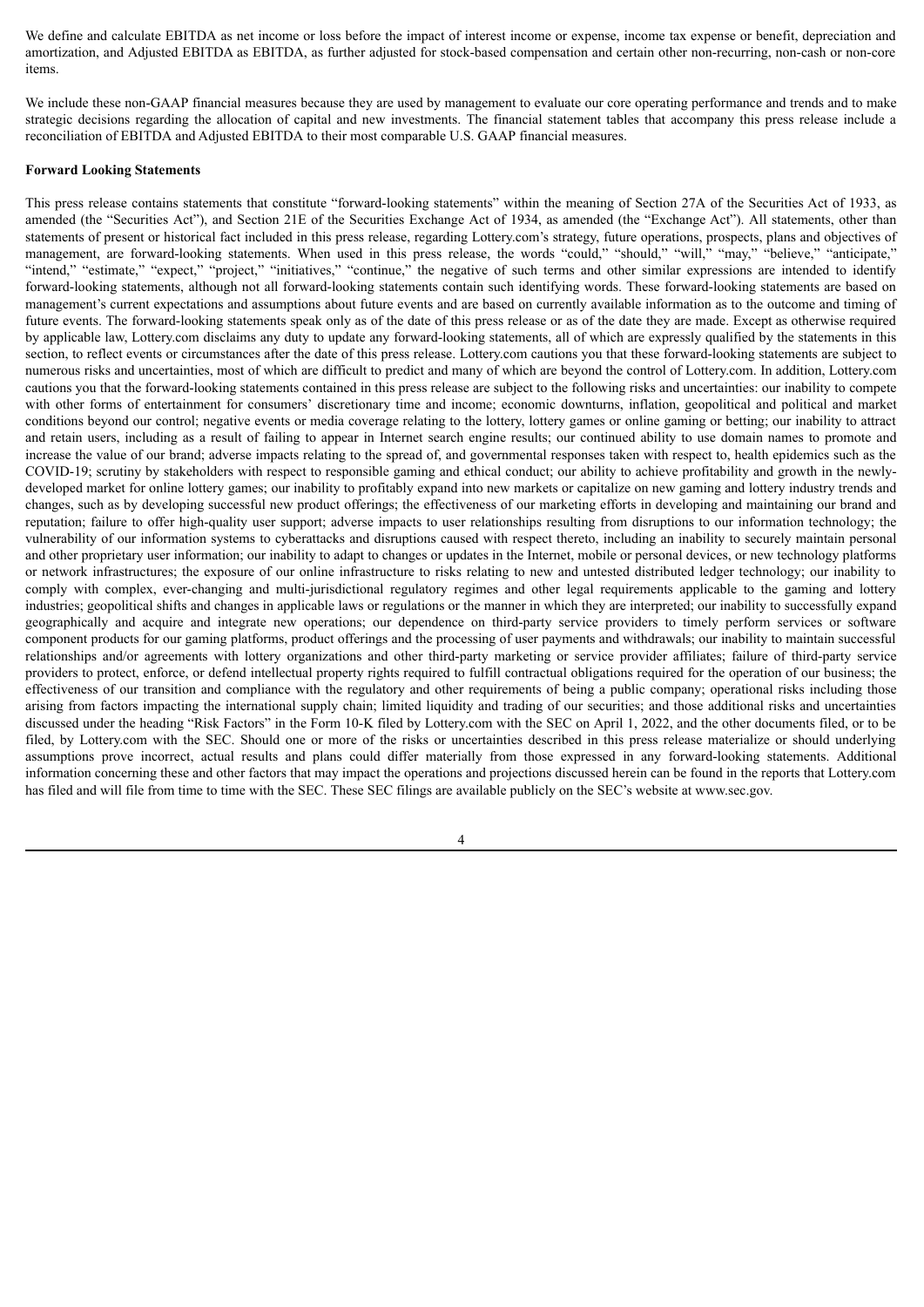### **Lottery.com Inc. Condensed Consolidated Statements of Operations Three Months Ended March 31, 2022 and 2021**

|                                                    |                    | <b>Three Months Ended</b><br>March 31, |             |  |
|----------------------------------------------------|--------------------|----------------------------------------|-------------|--|
|                                                    | 2022               |                                        | 2021        |  |
| Revenue                                            | 21,150,892<br>S.   | $\mathbb{S}$                           | 5,461,539   |  |
| Cost of revenue                                    | 3,165,469          |                                        | 2,946,981   |  |
| Gross profit                                       | 17,985,423         |                                        | 2,514,558   |  |
| Operating expenses:                                |                    |                                        |             |  |
| Personnel costs                                    | 25,975,863         |                                        | 1,095,793   |  |
| Professional fees                                  | 3,055,039          |                                        | 2,415,198   |  |
| General and administrative                         | 3,399,896          |                                        | 1,388,574   |  |
| Depreciation and amortization                      | 1,373,925          |                                        | 367,259     |  |
| Total operating expenses                           | 33,804,723         |                                        | 5,266,824   |  |
| Loss from operations                               | (15,819,300)       | $\sqrt{\ }$                            | (2,752,266) |  |
| Other expenses                                     |                    |                                        |             |  |
| Interest (income) expense                          | (953)              |                                        | 2,472,048   |  |
| Other (income) expense                             | (2, 436)           |                                        | 231,720     |  |
| Total other expenses, net                          | (3,389)            |                                        | 2,703,768   |  |
| Net loss before income tax                         | (15,815,911)<br>\$ | -S                                     | (5,456,034) |  |
| Income tax expense (benefit)                       |                    |                                        |             |  |
| Net loss                                           | (15,815,911)       |                                        | (5,456,034) |  |
| Other comprehensive loss                           |                    |                                        |             |  |
| Foreign currency translation adjustment, net       | (1,064)            |                                        |             |  |
| Comprehensive loss                                 | (15,816,975)       |                                        | (5,456,034) |  |
| Net income attributable to noncontrolling interest | 129,222            |                                        |             |  |
| Net loss attributable to Lottery.com Inc.          | (15,687,753)       |                                        | (5,456,034) |  |
|                                                    |                    |                                        |             |  |
| Net loss per common share                          |                    |                                        |             |  |
| Basic and diluted                                  | (0.33)<br>\$       | $\mathbb{S}$                           | (0.24)      |  |
| Weighted average common shares outstanding         |                    |                                        |             |  |
| Basic and diluted                                  | 46,832,919         |                                        | 22,888,700  |  |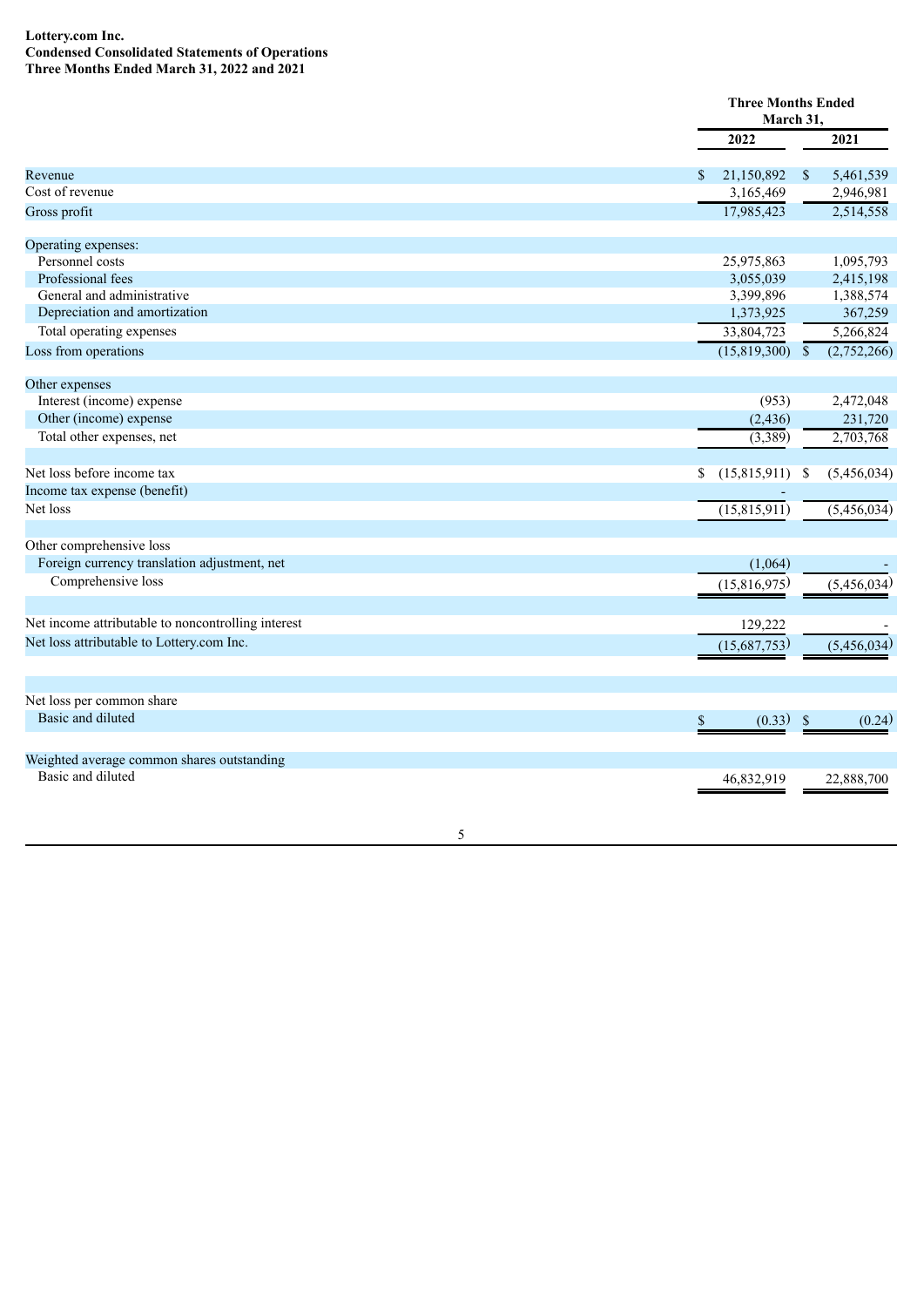### **Lottery.com Inc. Condensed Consolidated Balance Sheet Unaudited**

|                             | March 31,<br>2022 | December 31,<br>2021        |  |
|-----------------------------|-------------------|-----------------------------|--|
| <b>ASSETS</b>               | (Unaudited)       |                             |  |
| Current assets:             |                   |                             |  |
| Cash                        | \$<br>50,795,889  | 62,638,970<br><sup>\$</sup> |  |
| Accounts receivable         | 35,796,548        | 21,696,653                  |  |
| Prepaid expenses            | 12,843,029        | 13,896,638                  |  |
| Other current assets        | 246,599           | 226,200                     |  |
| Total current assets        | 99,682,065        | 98,458,461                  |  |
|                             |                   |                             |  |
| Notes receivable            | 6,500,000         | ٠                           |  |
| Investments                 | 250,000           | 250,000                     |  |
| Goodwill                    | 19,590,758        | 19,590,758                  |  |
| Intangible assets, net      | 28,500,219        | 28,710,980                  |  |
| Property and equipment, net | 121,293           | 141,279                     |  |
| Total assets                | 154,644,335       | \$147,151,478               |  |
|                             |                   |                             |  |

# LIABILITIES AND STOCKHOLDERS' EQUITY

| Current liabilities:        |                 |              |            |
|-----------------------------|-----------------|--------------|------------|
| Trade payables              | \$<br>2,559,846 | <sup>S</sup> | 1,006,535  |
| Deferred revenue            | 544,643         |              | 662,335    |
| Notes payable - current     | 3,477,339       |              | 3,771,340  |
| Accrued interest            | 180,281         |              | 176,260    |
| Accrued and other expenses  | 4,081,672       |              | 4,528,815  |
| Total current liabilities   | 10,843,781      |              | 10,145,285 |
| Long-term liabilities:      |                 |              |            |
| Other long term liabilities | 1,522           |              | 1,169      |
| Total long-term liabilities | 1,522           |              | 1,169      |
|                             |                 |              |            |

Total liabilities 10,845,303 10,146,454 10,845,303 10,146,454

Commitments and contingencies

| Equity                                                                                                           |                          |                 |
|------------------------------------------------------------------------------------------------------------------|--------------------------|-----------------|
| Controlling Interest                                                                                             |                          |                 |
| Preferred Stock, par value \$0.001, 1,000,000 shares authorized, none issued and outstanding                     | $\overline{\phantom{0}}$ |                 |
| Common stock, par value \$0.001, 500,000,000 shares authorized, 46,928,367 and 46,808,251 issued and outstanding |                          |                 |
| as of March 31, 2022 and December 31, 2021, respectively                                                         | 46,928                   | 46.808          |
| Additional paid-in capital                                                                                       | 263,022,161              | 240,411,298     |
| Accumulated other comprehensive loss                                                                             | (1,719)                  | (655)           |
| Accumulated deficit                                                                                              | (121, 919, 207)          | (106, 232, 518) |
| Total Lottery.com Inc. stockholders' equity                                                                      | 141, 148, 163            | 134,224,933     |
| Noncontrolling interest                                                                                          | 2,650,869                | 2,780,091       |
| <b>Total Equity</b>                                                                                              | 143,799,032              | 137,005,024     |
|                                                                                                                  |                          |                 |
| Total liabilities and stockholders' equity                                                                       | 154,644,335              | \$147,151,478   |
|                                                                                                                  |                          |                 |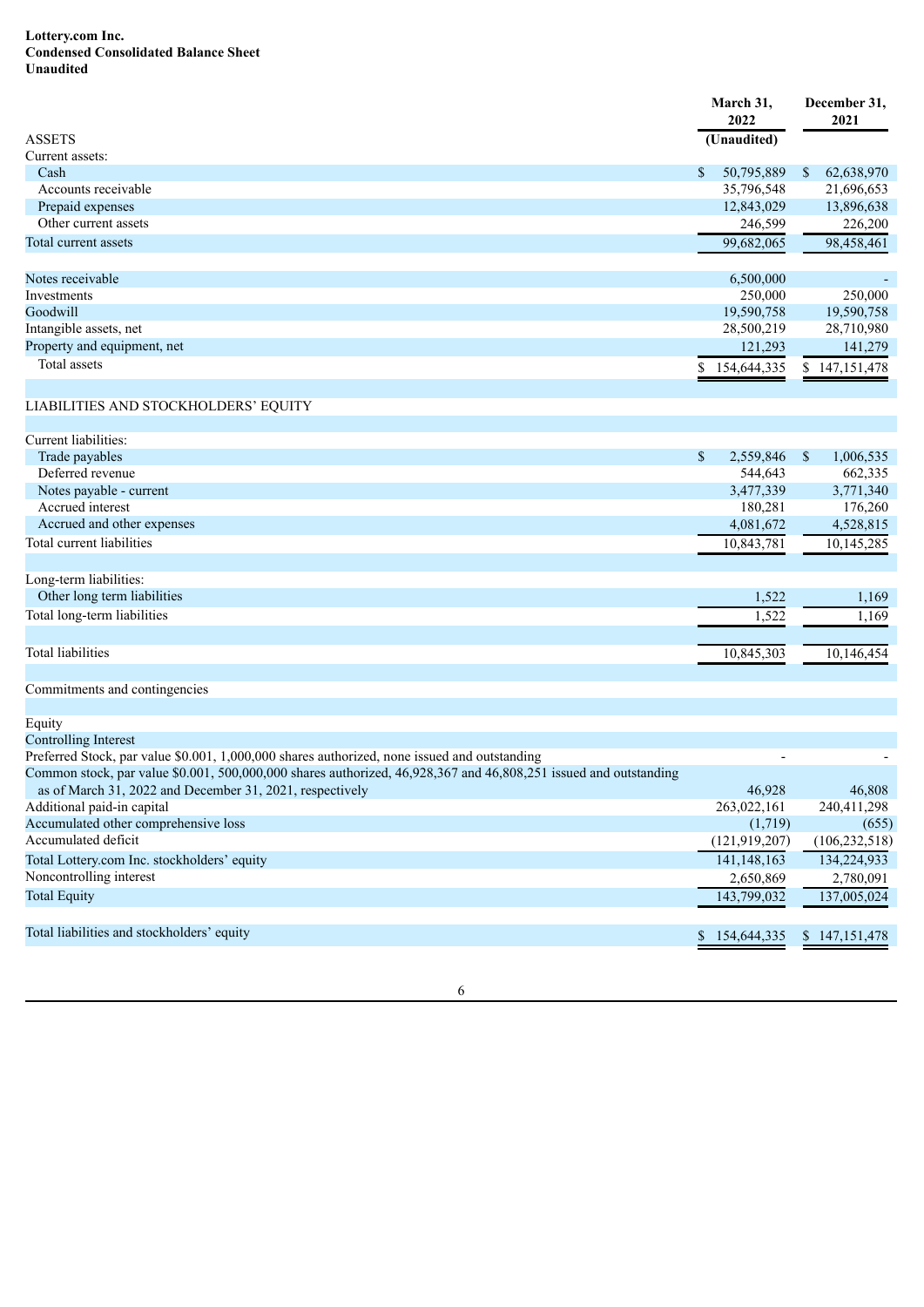### **Lottery.com Inc. Consolidated Statements of Cash Flows Three Months Ended March 31, 2022 and 2021**

|                                                                             |                         | For the three months ended<br>March 31. |  |  |
|-----------------------------------------------------------------------------|-------------------------|-----------------------------------------|--|--|
|                                                                             | 2022                    | 2021                                    |  |  |
| Cash flow from operating activities                                         |                         |                                         |  |  |
| Net loss attributable to Lottery.com Inc.                                   | $(15,686,689)$ \$<br>S. | (5,456,034)                             |  |  |
| Adjustments to reconcile net loss to net cash used in operating activities: |                         |                                         |  |  |
| Net income attributable to noncontrolling interest                          | (129, 222)              |                                         |  |  |
| Depreciation and amortization                                               | 1,373,925               | 367,259                                 |  |  |
| Non-cash interest expense                                                   |                         | 1,841,807                               |  |  |
| Stock-based compensation expense                                            | 22,174,488              | 2,160                                   |  |  |
|                                                                             |                         |                                         |  |  |
| Changes in assets $&$ liabilities:                                          |                         |                                         |  |  |
| Accounts receivable                                                         | (14,099,895)            |                                         |  |  |
| Prepaid expenses                                                            | 1,053,609               | 894,872                                 |  |  |
| Other current assets                                                        | (20, 399)               | (54, 853)                               |  |  |
| Trade payables                                                              | 1,553,311               | (354, 736)                              |  |  |
| Deferred revenue                                                            | (117,692)               | (2,039,113)                             |  |  |
| Accrued interest                                                            | 4,021                   | (605, 961)                              |  |  |
| Accrued and other expenses                                                  | (10, 648)               | 1,512,125                               |  |  |
| Other long term liabilities                                                 | 353                     |                                         |  |  |
| Net cash provided by operating activities                                   | (3,904,838)             | (3,892,474)                             |  |  |
| <b>Cash flow from investing activities</b>                                  |                         |                                         |  |  |
| Purchases of property and equipment                                         | (18, 305)               | (57, 452)                               |  |  |
| Purchases of intangible assets                                              | (1, 124, 873)           | (3,050,000)                             |  |  |
| Net cash used in investing activities                                       | (1, 143, 178)           | (3,107,452)                             |  |  |
| Cash flow from financing activities                                         |                         |                                         |  |  |
| Issuance of digital securities                                              |                         | 108,332                                 |  |  |
| Proceeds from exercise of options and warrants                              |                         | 895                                     |  |  |
| Proceeds from issuance of convertible debt                                  |                         | 19,282,619                              |  |  |
| Issuance of notes receivable                                                | (6,500,000)             |                                         |  |  |
| Principal payments on debt                                                  | (294,001)               | (4,856,250)                             |  |  |
| Net cash provided by financing activities                                   | (6,794,001)             | 14,535,596                              |  |  |
| Effect of exchange rate changes on cash                                     | (1,064)                 |                                         |  |  |
| Net change in net cash and restricted cash                                  | (11, 843, 081)          | 7,535,670                               |  |  |
| Cash and restricted cash at beginning of period                             |                         |                                         |  |  |
|                                                                             | 62,638,970              | 10,775,511                              |  |  |
| Cash and restricted cash at end of period                                   | 50,795,889              | 18,311,181                              |  |  |
| SUPPLEMENTAL DISCLOSURES:                                                   |                         |                                         |  |  |
| Interest paid in cash                                                       | \$                      | 24,280<br>\$                            |  |  |
| Taxes paid in cash                                                          | \$                      | \$                                      |  |  |
| Non cash investing and financing activities                                 |                         |                                         |  |  |
| Stock-based compensation expense                                            | \$<br>194,695           | \$                                      |  |  |
| Issuance of warrants                                                        | 241,800<br>\$           | \$                                      |  |  |
| Conversion of convertible debt into common stock                            | \$                      | 935,000                                 |  |  |
| Purchase of intangible assets through the issuance of convertible debt      |                         |                                         |  |  |
|                                                                             | \$                      | 15,450,000<br>S                         |  |  |